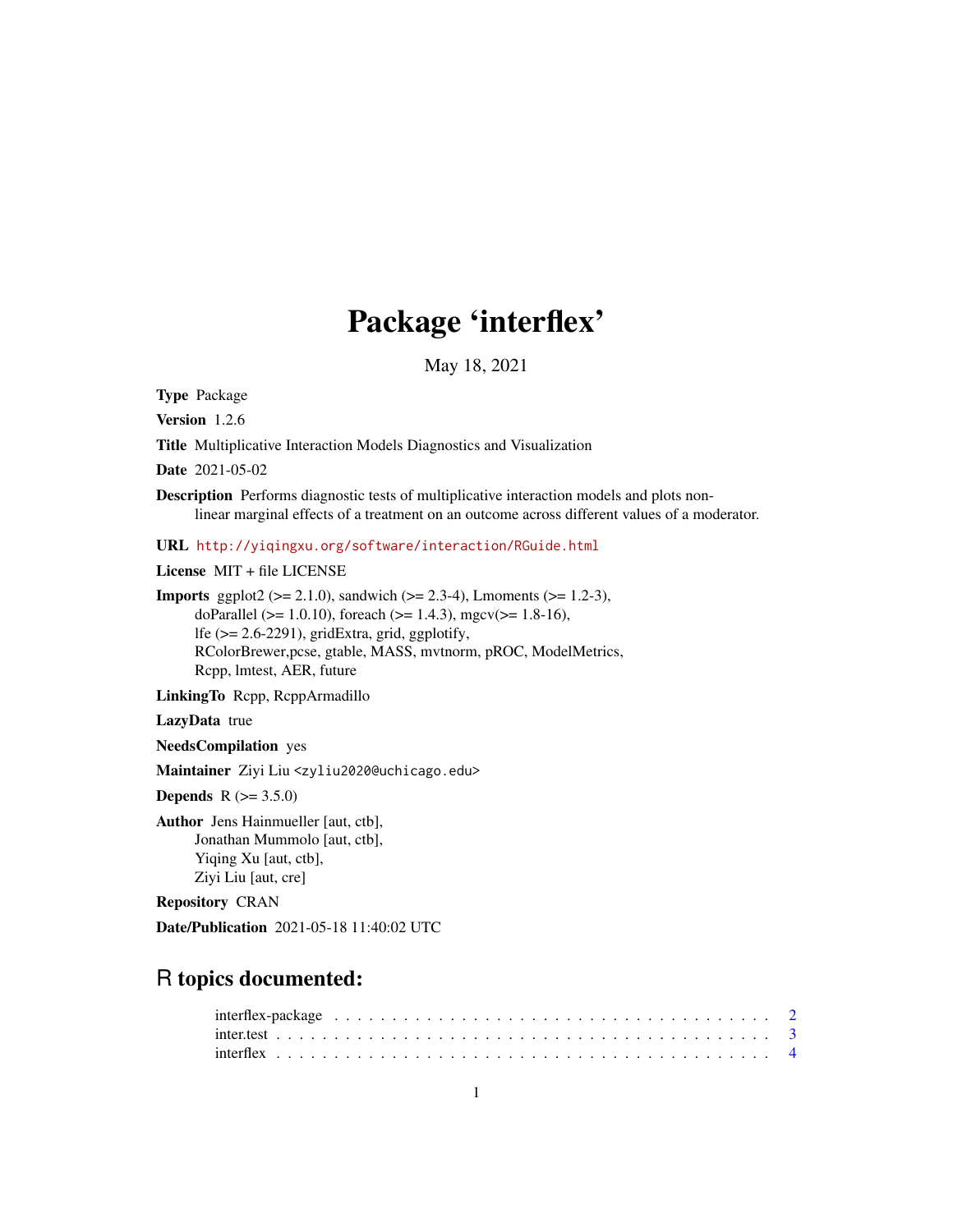### <span id="page-1-0"></span>2 interflex-package

#### interflex-package *Multiplicative Interaction Models Diagnostics and Visualization*

#### **Description**

Producing Flexible Marginal Effect Estimates with Multiplicative Interaction Models

#### Details

This package performs diagnostics and visualizations of multiplicative interaction models. Besides conventional linear interaction models, it provides two additional estimation strategies–linear regression based on pre-specified bins and locally linear regressions based on Gaussian kernels– to flexibly estimate the conditional marginal effect of a treatment variable on an outcome variable across different values of a moderating variable. These approaches relax the linear interaction effect assumption and safeguard against excessive extrapolation.

#### Author(s)

Jens Hainmueller; Jonathan Mummolo; Yiqing Xu (Maintainer); Ziyi Liu

#### References

Jens Hainmueller; Jonathan Mummolo; Yiqing Xu. 2019. "How Much Should We Trust Estimates from Multiplicative Interaction Models? Simple Tools to Improve Empirical Practice." Political Analysis, Vol. 27, Iss. 2, April 2019, pp. 163–192. Available at: [https://www.cambridge.org/](https://www.cambridge.org/core/journals/political-analysis/article/how-much-should-we-trust-estimates-from-multiplicative-interaction-models-simple-tools-to-improve-empirical-practice/D8CAACB473F9B1EE256F43B38E458706) [core/journals/political-analysis/article/how-much-should-we-trust-estimates-fro](https://www.cambridge.org/core/journals/political-analysis/article/how-much-should-we-trust-estimates-from-multiplicative-interaction-models-simple-tools-to-improve-empirical-practice/D8CAACB473F9B1EE256F43B38E458706)m-multiplicative-in [D8CAACB473F9B1EE256F43B38E458706](https://www.cambridge.org/core/journals/political-analysis/article/how-much-should-we-trust-estimates-from-multiplicative-interaction-models-simple-tools-to-improve-empirical-practice/D8CAACB473F9B1EE256F43B38E458706).

#### See Also

[interflex](#page-3-1), [plot.interflex](#page-9-1), and [predict.interflex](#page-11-1)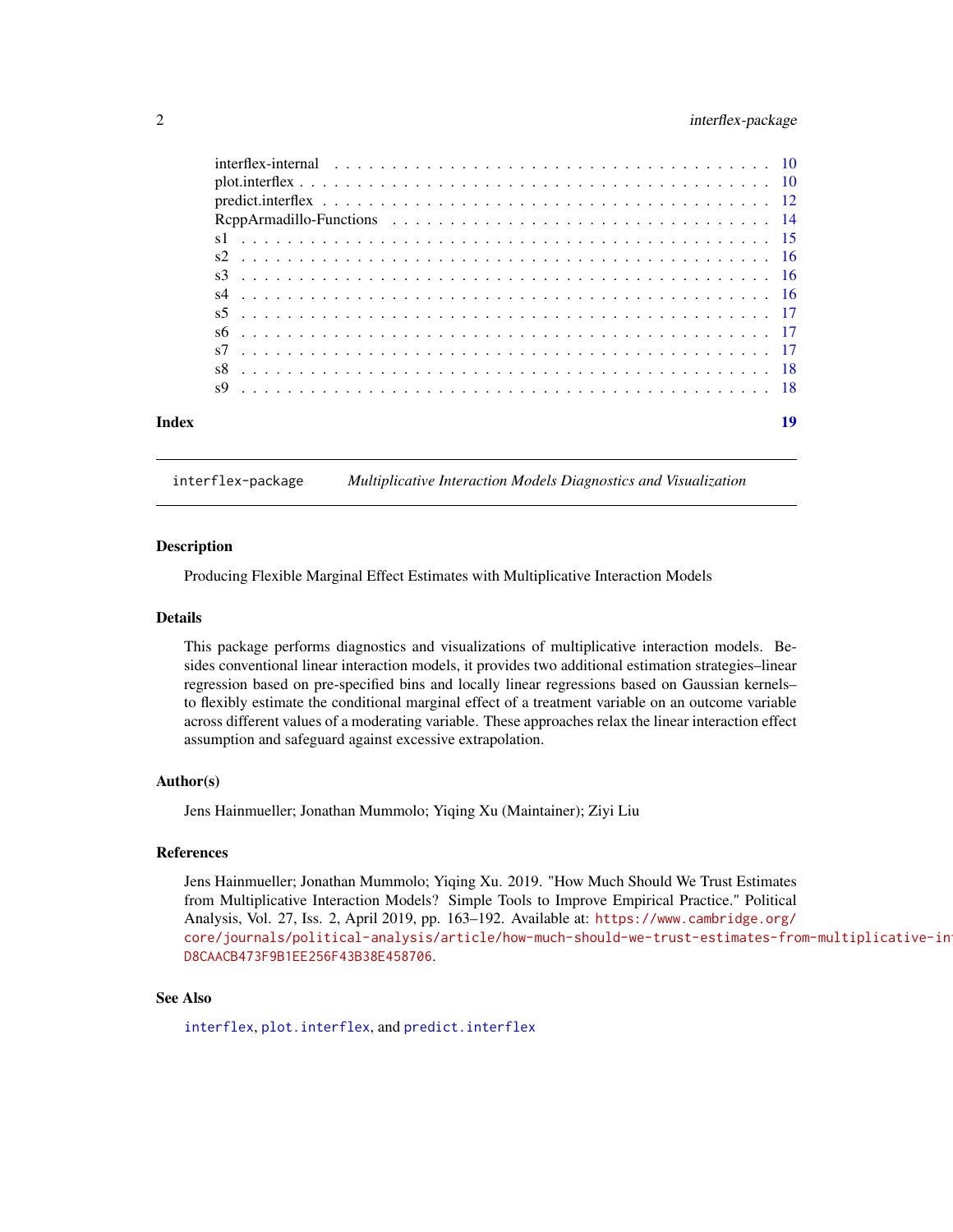<span id="page-2-0"></span>

### Description

Compare treatment effects at specific values of the moderator

#### Usage

inter.test(out, diff.values, percentile=FALSE, k=16)

#### Arguments

| out         | an <b>interflex</b> object.                                                                                                                                                  |
|-------------|------------------------------------------------------------------------------------------------------------------------------------------------------------------------------|
| diff.values | a numeric vector contain 2 or 3 elements which are within the range of the<br>moderator. The treatment effects at corresponding values of the moderator will<br>be compared. |
| percentile  | a logical flag indicating whether to take values of the moderator on a percentile<br>scale.                                                                                  |
| k           | an integer specifying the dimension(s) of the bases used to represent the smooth<br>term, default to 16.                                                                     |

#### Details

inter.test compare treatment effects at specific values of the moderator using marginal effects and vcov matrix derived from linear/kernel estimation. Based on GAM model(relies on mgcv package), users can approximate the treatment effect and its variance using smooth functions without reestimating the model, hence saving time.

#### Author(s)

Jens Hainmueller; Jonathan Mummolo; Yiqing Xu (Maintainer); Ziyi Liu

#### References

Jens Hainmueller; Jonathan Mummolo; Yiqing Xu. 2019. "How Much Should We Trust Estimates from Multiplicative Interaction Models? Simple Tools to Improve Empirical Practice." Political Analysis, Vol. 27, Iss. 2, April 2019, pp. 163–192. Available at: [https://www.cambridge.org/](https://www.cambridge.org/core/journals/political-analysis/article/how-much-should-we-trust-estimates-from-multiplicative-interaction-models-simple-tools-to-improve-empirical-practice/D8CAACB473F9B1EE256F43B38E458706) [core/journals/political-analysis/article/how-much-should-we-trust-estimates-fro](https://www.cambridge.org/core/journals/political-analysis/article/how-much-should-we-trust-estimates-from-multiplicative-interaction-models-simple-tools-to-improve-empirical-practice/D8CAACB473F9B1EE256F43B38E458706)m-multiplicative-in [D8CAACB473F9B1EE256F43B38E458706](https://www.cambridge.org/core/journals/political-analysis/article/how-much-should-we-trust-estimates-from-multiplicative-interaction-models-simple-tools-to-improve-empirical-practice/D8CAACB473F9B1EE256F43B38E458706).

#### See Also

[interflex](#page-3-1), [plot.interflex](#page-9-1) and [predict.interflex](#page-11-1)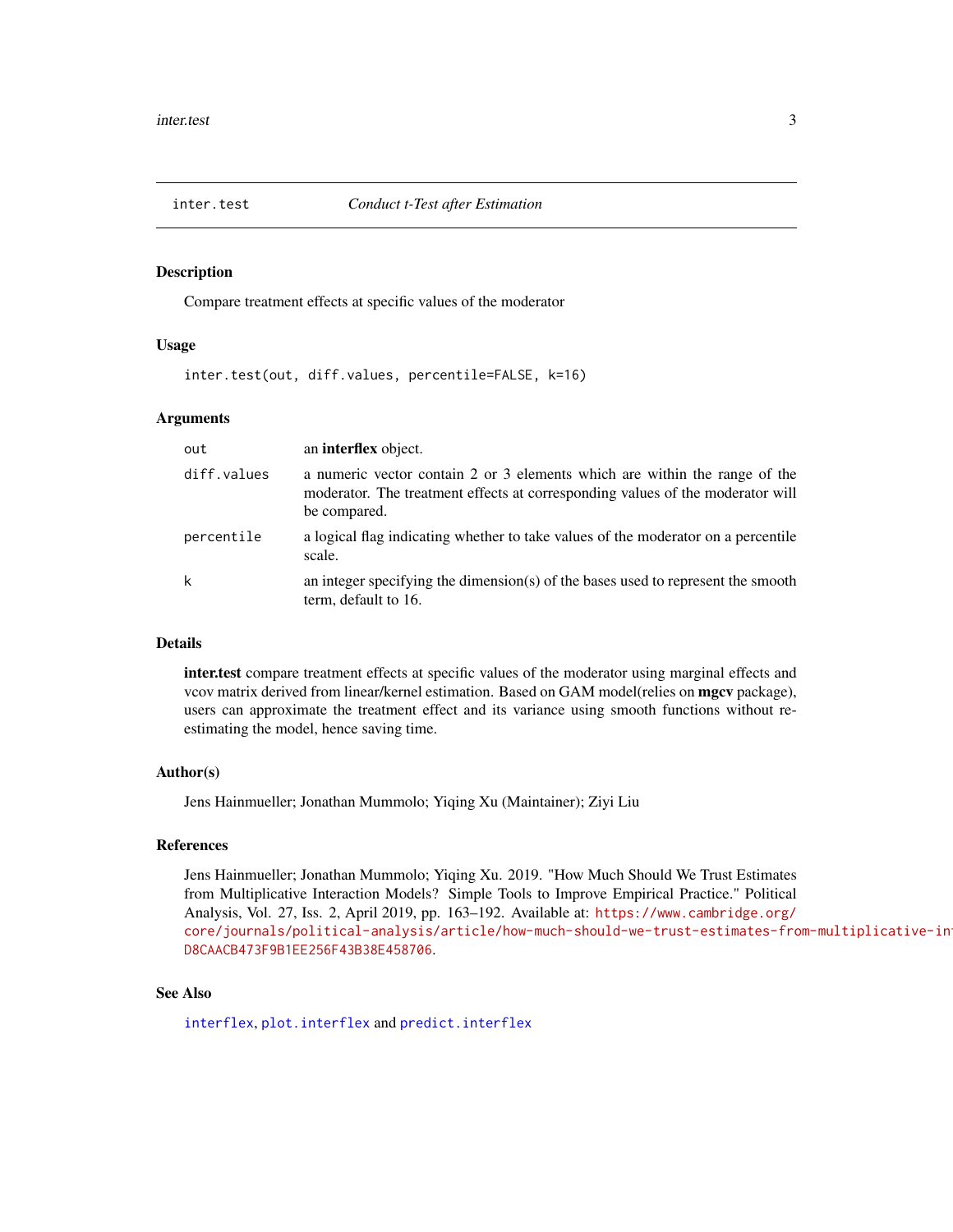#### <span id="page-3-1"></span><span id="page-3-0"></span>Description

Producing flexible marginal effect estimates with linear, binning, and kernel estimators

#### Usage

```
interflex(estimator, data,Y, D, X, treat.type = NULL,
     base = NULL, Z = NULL, IV = NULL, FE = NULL,
  full.moderate = FALSE,
     weights = NULL, na.rm = FALSE, Xunif = FALSE,
     CI = TRUE, \text{neval} = 50, \text{X.eval} = NULL,method = "linear", vartype = "delta",
 vcov.type = "robust",time=NULL,
     pairwise = TRUE, nboots = 200, nsimu = 1000,
     parallel =TRUE,cores = 4, cl = NULL,
     Z.ref = NULL, D.ref = NULL,
     nbins = 3, cutoffs = NULL, wald = TRUE,
     bw = NULL, kfold = 10, grid = 30,
     metric = NULL, figure = TRUE, bin.labs = TRUE,
     order = NULL, subtitles = NULL, show.subtitles = NULL,
     Xdistr = "histogram", main = NULL,
     Ylabel = NULL, Dlabel = NULL, Xlabel = NULL,
     xlab = NULL, ylab = NULL, xlim = NULL, ylim = NULL,
     theme.bw = FALSE, show.grid = TRUE, cex.mainloop = NULL,cex.sub = NULL, cex.lab = NULL, cex.axis = NULL,
     interval = NULL, file = NULL, ncols = NULL,
     pool = FALSE, color = NULL, show.all = FALSE,
     legend.title = NULL, diff.values = NULL,
     percentile = FALSE, gam.k = 10,angle=c(30, 100,-30,-120),
    span=NULL, scale = 1.1, height = 7, width = 10)
```
#### Arguments

| estimator  | a string that specifies the estimator. Can be one of the following: "linear", "bin-<br>ning", "kernel" or "gam".                                                                                                                                      |
|------------|-------------------------------------------------------------------------------------------------------------------------------------------------------------------------------------------------------------------------------------------------------|
| data       | a data.frame that stores Y, D, and X.                                                                                                                                                                                                                 |
| Y          | a string, name of the outcome variable.                                                                                                                                                                                                               |
| D          | a string, name of the treatment variable.                                                                                                                                                                                                             |
| X          | a string, name of the moderating variable.                                                                                                                                                                                                            |
| treat.type | a string that specifies the type of the treatment variable. Can be one of the<br>following: "discrete" and "continuous". If not specified, it will be automatically<br>set based on the treatment variable. (If D is in numeric format and the number |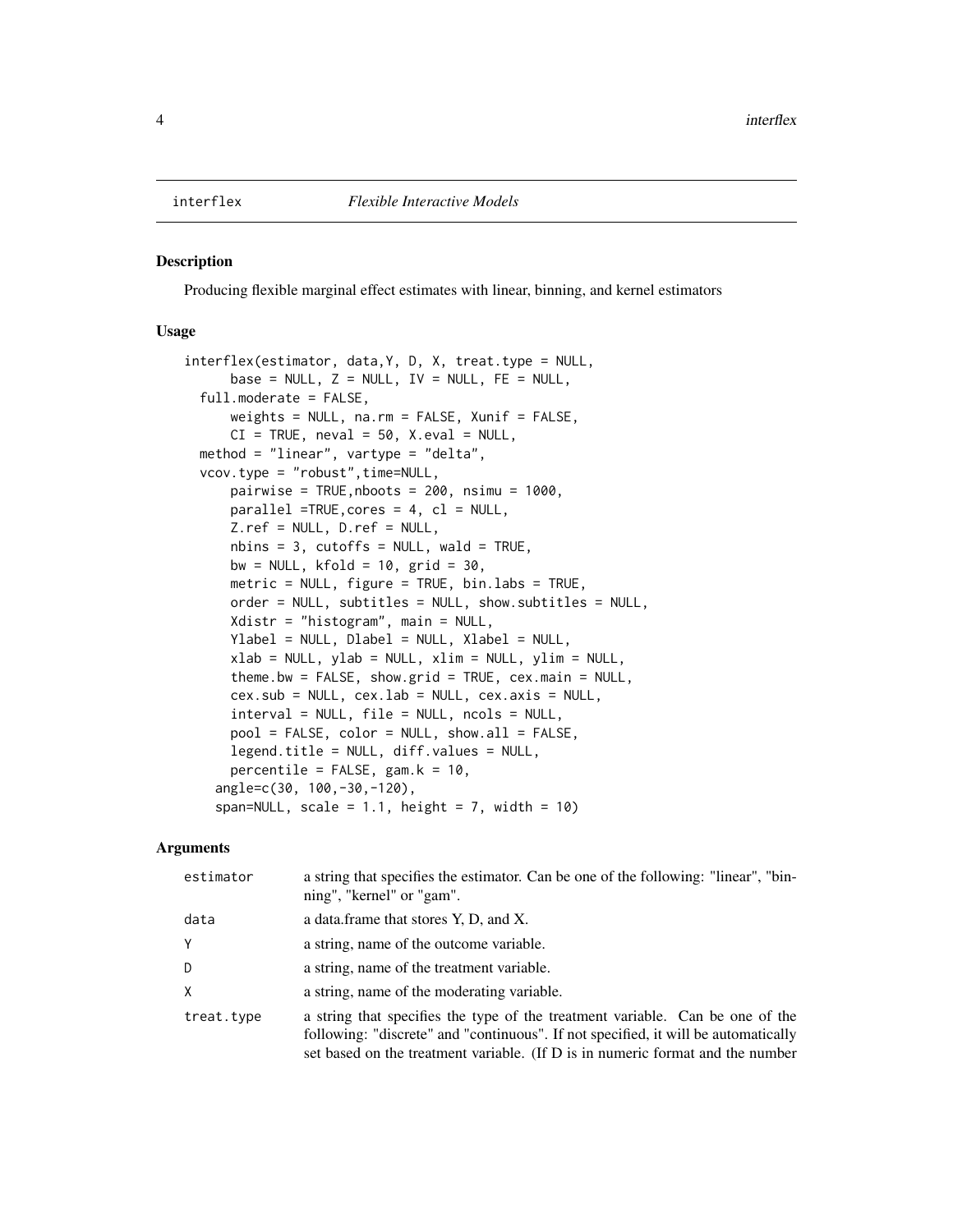|               | of multiple arms of D is larger than 5, treat.type will be set to "continuous".<br>Otherwise, it will be set to "discrete".)                                                                                                                                                                                                               |
|---------------|--------------------------------------------------------------------------------------------------------------------------------------------------------------------------------------------------------------------------------------------------------------------------------------------------------------------------------------------|
| base          | a string specifying the base group if <b>treat.type</b> is "discrete". If not specified, the<br>base group will be selected based on numeric/character order of values in the<br>treatment variable. For example, when treatment D can take values 0, 1, and 2,<br>those observations with treatment 0 will be selected as the base group. |
| Ζ             | a vector of variable names of control variables.                                                                                                                                                                                                                                                                                           |
| I٧            | a vector of variable names for the instrument variables of the treatment, doesn't<br>support glm model in this version                                                                                                                                                                                                                     |
| FE            | a vector of variable names of fixed effects indicators, doesn't support glm model<br>in this version                                                                                                                                                                                                                                       |
| full.moderate | a logical flag indicating whether to use fully moderated model that is default to<br>FALSE. If it is set to TRUE, the program will include additional interactions<br>between the moderating variable and other covariates.                                                                                                                |
| weights       | a string, name of the weighting variable.                                                                                                                                                                                                                                                                                                  |
| $na$ . $rm$   | a logical flag indicating whether to list-wise delete missing data. The algorithm<br>will report an error if missing data exist.                                                                                                                                                                                                           |
| Xunif         | a logical flag controlling whether to transform values of the moderator into their<br>rank order.                                                                                                                                                                                                                                          |
| CI            | a logical flag indicating whether the confidence intervals need to be shown. If<br>$CI = FALSE$ , the bootstrap procedure will not be conducted.                                                                                                                                                                                           |
| neval         | an integer specifying the number of evaluation points. A large number would<br>produce smoother marginal effects estimates but the algorithm will take more<br>time to run.                                                                                                                                                                |
| X.eval        | a vector of manually selected evaluation points.                                                                                                                                                                                                                                                                                           |
| method        | a string that specifies the link function. Can be one of the following: "linear",<br>"probit", "logit", "poisson", "nbinom". The default is "linear".                                                                                                                                                                                      |
| vartype       | a string that controls the method used for uncertainty estimation when estima-<br>$tor$ = "linear" or "binning". Can be one of the following: "delta", "simu" and<br>"bootstrap". The default is "delta".                                                                                                                                  |
| vcov.type     | a string that controls the variance-covariance estimator. Can be one of the fol-<br>lowing: "homoscedastic"; "robust"; "cluster" and "pcse" (only for linear models).<br>The default is "robust".                                                                                                                                          |
| time          | a string specifying the name of time variable for panel corrected standard errors.<br>Ignored when <b>vcov.type</b> is not "pcse".                                                                                                                                                                                                         |
| pairwise      | a logical flag indicating whether to switch on the <b>pairwise</b> option when estimat-<br>ing panel corrected standard errors. Ignored when vcov.type is not "pcse". The<br>default is TRUE.                                                                                                                                              |
| nboots        | an integer specifying the number of bootstrap runs. The default is 200.                                                                                                                                                                                                                                                                    |
| nsimu         | an integer specifying the rounds of simulations. The default is 1000.                                                                                                                                                                                                                                                                      |
| parallel      | a logical flag indicating whether parallel computing will be used in bootstrap-<br>ping and/or cross-validation. Ignored if $CI = FALSE$ and bw is specified.                                                                                                                                                                              |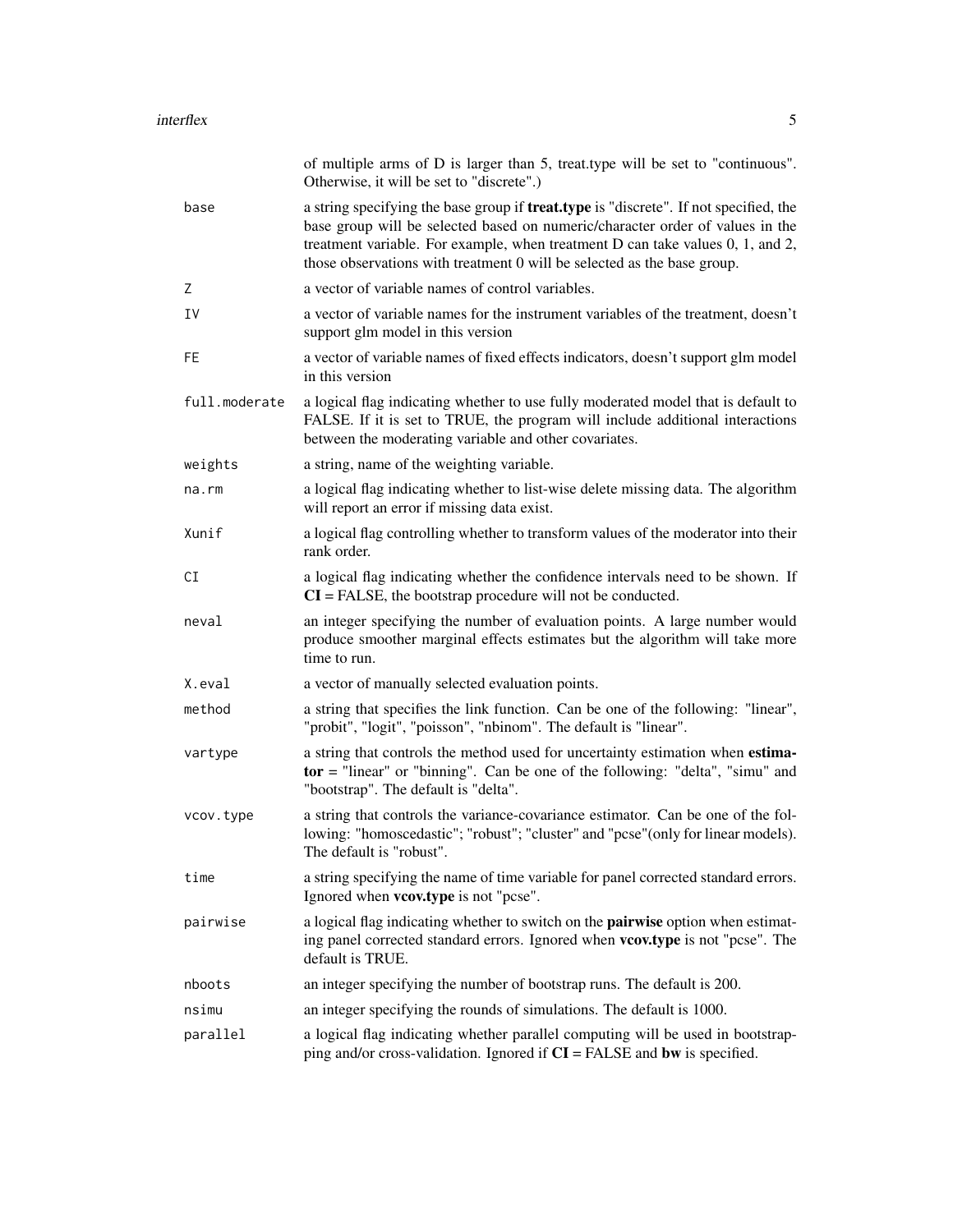| cores     | an integer indicating the number of cores to be used in parallel computing. If<br>not specified, the algorithm will use the maximum number of logical cores of<br>your computer (warning: this could prevent you from multi-tasking on your<br>computer).                                                                                                                                                                                                                            |
|-----------|--------------------------------------------------------------------------------------------------------------------------------------------------------------------------------------------------------------------------------------------------------------------------------------------------------------------------------------------------------------------------------------------------------------------------------------------------------------------------------------|
| cl        | a string specifying the name of clustering variable. If specified, the bootstrap<br>and cross-validation procedure will be blocking on this variable. Ignored when<br>$CI = FALSE$ . When vartype is "cluster", it specifies the name of unit variable<br>for estimating clustered standard errors.                                                                                                                                                                                  |
| Z.ref     | a numeric vector specifies the value of covariates when estimating marginal ef-<br>fects in glm models, must have the same length and order as Z. In the default<br>setting, each element of Z.ref equals to the mean of the corresponding covariate<br>in the data.                                                                                                                                                                                                                 |
| D.ref     | a numeric vector specifies the value of $D$ when estimating marginal effects when<br>$D$ is continuous. The default is the mean of $D$ in the data.                                                                                                                                                                                                                                                                                                                                  |
| nbins     | an integer that determines the number of bins of the moderator. The sample will<br>be divided based on integral multiples of 100/nbins percentile. nbins will be<br>automatically subtracted by 1 if more than one multiples of the percentile have<br>the same value (for example, if the moderator has over 70% zeros, both the 33<br>and 66 percentiles are zero). The default is 3. Ignored when cutoffs is supplied.<br>When nbins are set to 1, it only conducts a linear fit. |
| cutoffs   | a vector of numbers that determines how subgroups are divided based on the<br>moderator X. When this option is supplied, <b>nbins</b> will be ignored. The smallest<br>number of the first interval and the largest number of the last interval do not need<br>to be specified. Numbers smaller than the minimum or larger than the maximum<br>of X will be ignored. nbins equals to the length of this vector plus 1. Ignored if<br>the treatment is dichotomous.                   |
| wald      | a logical flag controlling whether to conduct a Wald test.                                                                                                                                                                                                                                                                                                                                                                                                                           |
| bw        | a number that sets the bandwidth in Gaussian kernel reweighting.                                                                                                                                                                                                                                                                                                                                                                                                                     |
| kfold     | an integer specified the number of folds in cross-validation, default to 10.                                                                                                                                                                                                                                                                                                                                                                                                         |
| grid      | either an integer indicating the number of candidates in a grid search to find the<br>optimal bandwidth, or a vector of positive numbers of candidate bandwidths,<br>default to 30. Ignored if <b>bw</b> is specified.                                                                                                                                                                                                                                                               |
| metric    | a string specifies the criterion to be used in cross-validation to select bandwidth,<br>can be one of the following:"MSE", "MAE", "Cross Entropy" and "AUC". The<br>default will be "MSPE" if the outcome is not binary, otherwise the default will<br>be "Cross Entropy"                                                                                                                                                                                                            |
| figure    | a logical flag controlling whether to draw a marginal effect plot.                                                                                                                                                                                                                                                                                                                                                                                                                   |
| bin.labs  | a logical flag indicating whether to show a label for each bin in a binning plot;<br>only meaningful when <b>nbins</b> is 3 or 4. The default is TRUE.                                                                                                                                                                                                                                                                                                                               |
| order     | a vector of strings that determines the order of treatment arms in the plot when<br>visualizing marginal effects. It should contain all kinds of treatment arms except<br>for the base group.                                                                                                                                                                                                                                                                                        |
| subtitles | a vector of strings that determines the subtitles of subplots when pool is FALSE,<br>or determines the label in the legend when pool is TRUE. It should have the same<br>length as the number of categories of treatment arms minus one.                                                                                                                                                                                                                                             |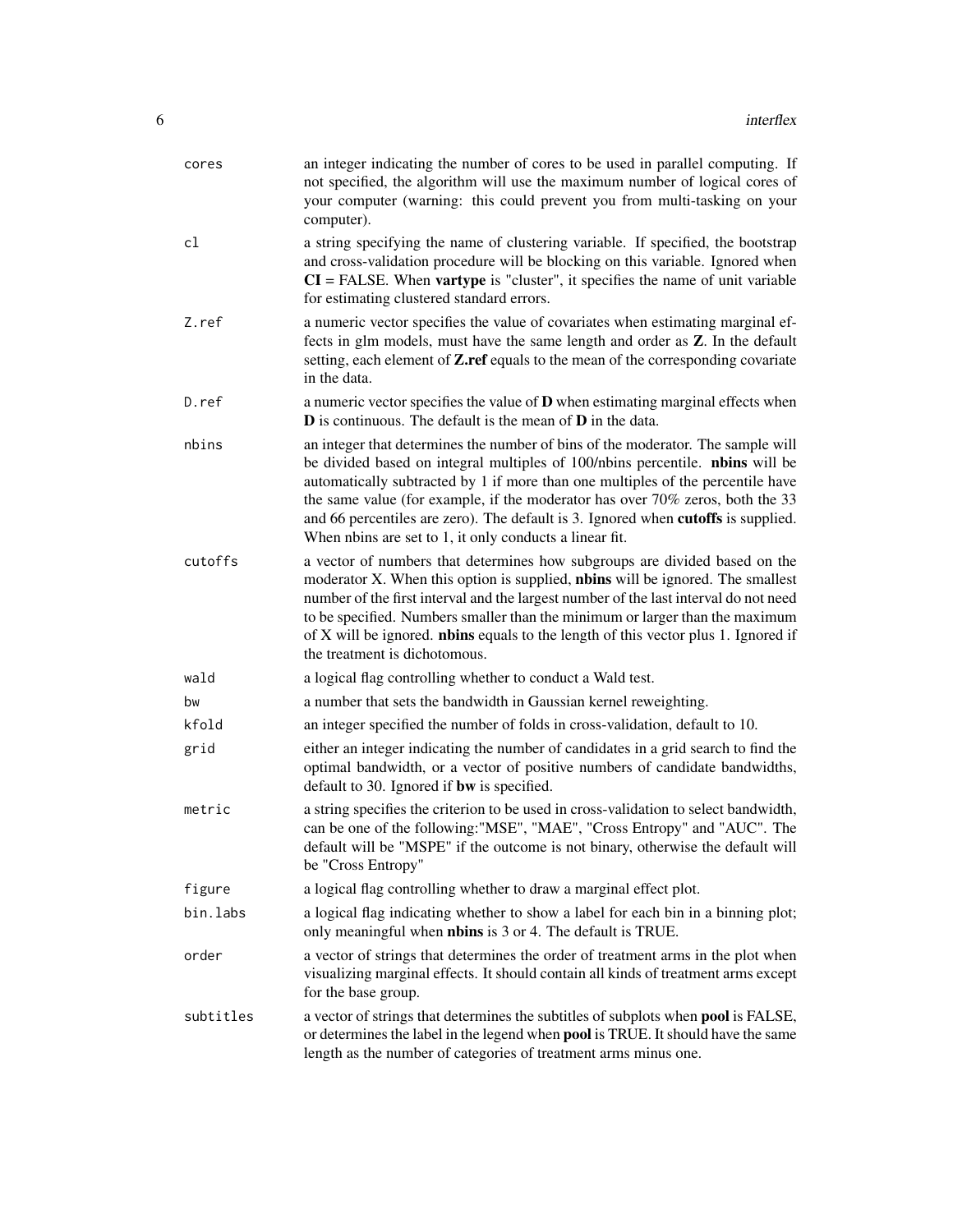#### interflex 7

|              | show.subtitles a logical flag controlling whether to show subtitles.                                                                                                       |
|--------------|----------------------------------------------------------------------------------------------------------------------------------------------------------------------------|
| Xdistr       | a string indicating the way the distribution of the moderator will be plotted:<br>"histogram" (or "hist"), "density", or "none". The default is "histogram".               |
| main         | a string that controls the title of the plot.                                                                                                                              |
| Ylabel       | a string that controls the label of the outcome variable Y in the plot.                                                                                                    |
| Dlabel       | a string that controls the label of the treatment variable D in the plot.                                                                                                  |
| Xlabel       | a string that controls the label of the moderating variable X in the plot.                                                                                                 |
| xlab         | a string that specifies the label of the x-axis.                                                                                                                           |
| ylab         | a string that specifies the label of the y-axis.                                                                                                                           |
| xlim         | a two-element numeric vector that controls the range of the x-axis to be shown<br>in the plot.                                                                             |
| ylim         | a two-element numeric vector that controls the range of the y-axis to be shown<br>in the plot (with small adjustments to improve aesthetics).                              |
| theme.bw     | a logical flag specifying whether to use a black-white theme.                                                                                                              |
| show.grid    | a logical flag indicating whether to show grid in the plot.                                                                                                                |
| cex.main     | a numeric value that controls the font size of the plot title.                                                                                                             |
| cex.sub      | a numeric value that controls the font size of subtitles.                                                                                                                  |
| cex.lab      | a numeric value that controls the font size of the axis labels.                                                                                                            |
| cex.axis     | a numeric value that controls the font size of the axis numbers.                                                                                                           |
| interval     | draw two vertical lines to demonstrate the interval used in replicated papers.                                                                                             |
| file         | a string that specifies the filename in which the plot is saved.                                                                                                           |
| ncols        | an integral that controls the number of columns in the plot if <b>pool</b> is FALSE.                                                                                       |
| pool         | a logical flag specifying whether to draw marginal effects or expected values of<br>Y for each treatment arm in a single plot. The default is FALSE.                       |
| color        | a vector of colors that determines the color of lines when drawing the pool plot.                                                                                          |
| show.all     | a logical flag specifying whether to return the plots for each kinds of treatment<br>level. If setting to TRUE, the program will return a list of ggplot2 objects.         |
| legend.title | a string that specifies the title of the legend when pool is TRUE.                                                                                                         |
| diff.values  | a numeric vector contain 2 or 3 elements which within the range of the mod-<br>erator. The treatment effects at corresponding values of the moderator will be<br>compared. |
| percentile   | a logical flag indicating whether to take values of the moderator on a percentile<br>scale.                                                                                |
| gam.k        | an integer indicating the dimension of the basis used to represent the smooth<br>term. Smaller values of k produce smoother surfaces.                                      |
| angle        | a vector of numbers indicating viewing angles (allows 1 to 4 values).                                                                                                      |
| span         | hyper-parameter for the lowess fit. Large numbers produce smoother lines (from<br>ggplot2).                                                                                |
| scale        | Multiplicative scaling factor of printed graph.                                                                                                                            |
| height       | Plot size (Height).                                                                                                                                                        |
| width        | Plot size (Width).                                                                                                                                                         |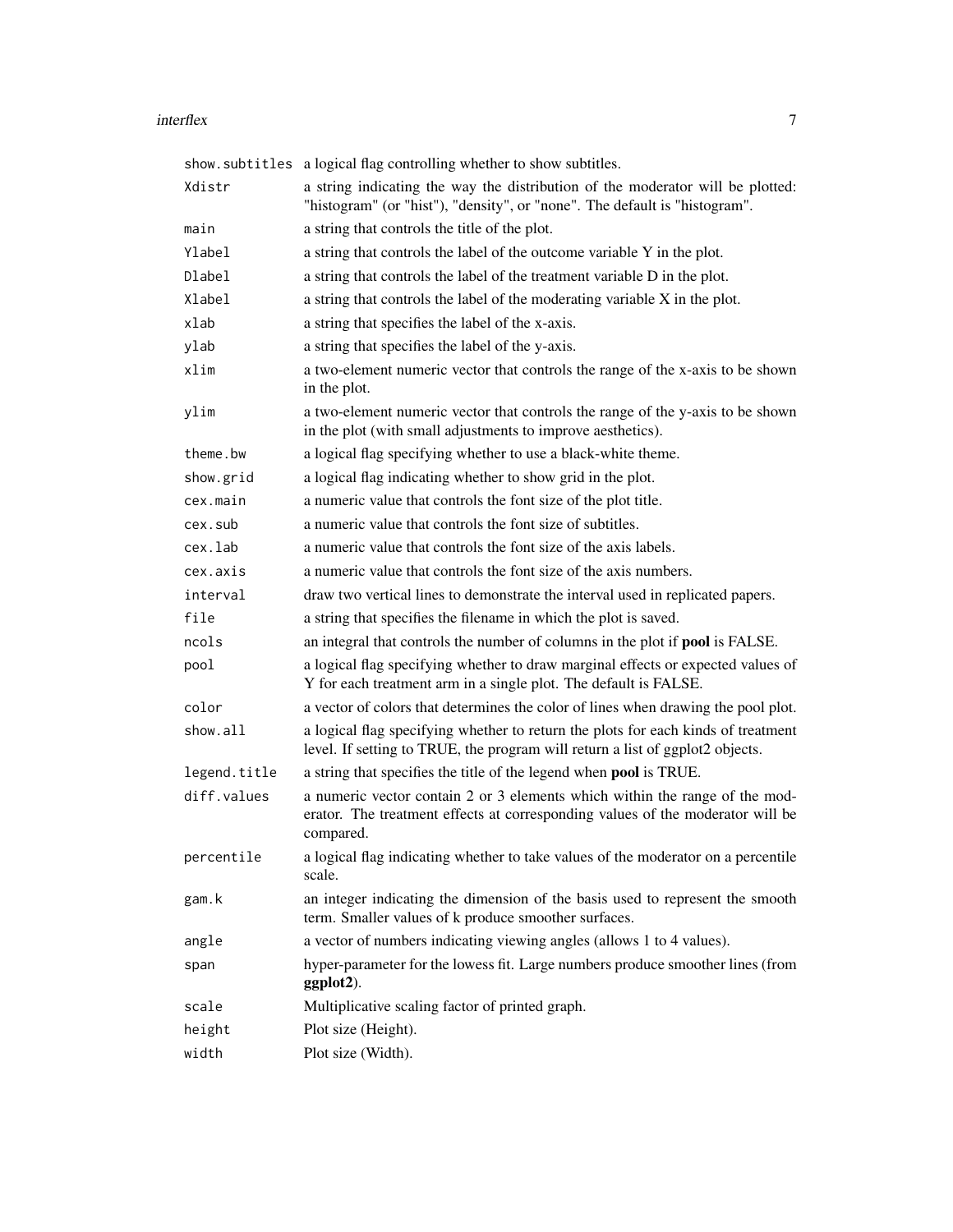#### Details

interflex can implement the linear, binning and kernel estimator to estimate the marginal effects of D on Y across the supports of X in linear or generalized linear models. It also provides a few diagnostic tests for classic interaction models and convenient tools for visulization.

When estimator="linear", the program will estimate and visualize the treatment effects/marginal effects of D on Y across the supports of X and the average treatment effects/average effects using classic linear or generalized linear models.

When **estimator**="binning", There are three steps to implement the estimator. First, the program discretizes the moderator X into several bins and create a dummy variable for each bin. The default is 3 bins, respectively corresponding to the three terciles. Second, it picks an evaluation point within each bin, where users want to estimate the conditional marginal effect of D on Y. Third, it estimates a model that includes interactions between the bin dummies and the treatment indicator, the bin dummies and the moderator X minus the evaluation points, as well as the triple interactions. The last two terms are to capture the effect of D on Y within each bin.

The binning estimator has several key advantages over the standard multiplicative interaction model.

First, the binning estimator is much more flexible as it jointly fits the interaction components of the standard model to each bin separately. The model does not impose the linear interaction effect (LIE) assumption. Instead, the conditional marginal effects can vary freely across the three bins and therefore can take on any non-linear or non-monotonic pattern that might describe the heterogeneity in the effect of D on Y across low, medium, or high levels of X.

Second, since the bins are constructed based on the support of X, the binning ensures that the conditional marginal effects are estimated at typical values of the moderator and do not rely on excessive extrapolation or interpolation.

Third, the binning estimator is easy to implement using any regression software and the standard errors for the conditional marginal effects are directly estimated by the regression so there are no need to compute linear combinations of coefficients to recover the conditional marginal effects.

Fourth, the binning estimator actually provides a generalization that nests the standard multiplicative interaction model as a special case. It can therefore serve as a formal test on the validity of a global LIE assumption imposed by the standard model. So in the special case when the standard multiplicative interaction model is correct and therefore the global LIE assumption holds, then as the sample size grows—the marginal effect estimates from the binning estimator converge in probability on the unbiased marginal effect estimates from the standard multiplicative interaction model.

In the case of a discrete treatment, **inter.binning** displays at the bottom of the figure a stacked histogram that shows the distribution of the moderator X. In this histogram the total height of the stacked bars refers to the distribution of the moderator in the pooled sample and the red and gray shaded bars refer to the distribution of the moderator in the treatment and control groups, respectively. Adding such a histogram makes it easy to judge the degree to which there is common support in the data. In the case of a continuous treatment, it displays a histogram at the bottom that simply shows the distribution of X in the entire sample.

When **estimator**="kernel", the program will implement a kernel smoothing estimator of the marginal effect, which is an application of semi-parametric smooth varying-coefficient models. This approach is more complicated than the simple binning estimator, but provides a generalization that allows researchers to flexibly estimate the functional form of the marginal effect of D on Y across the values of X by estimating a series of local effects with a Gaussian kernel re-weighting scheme.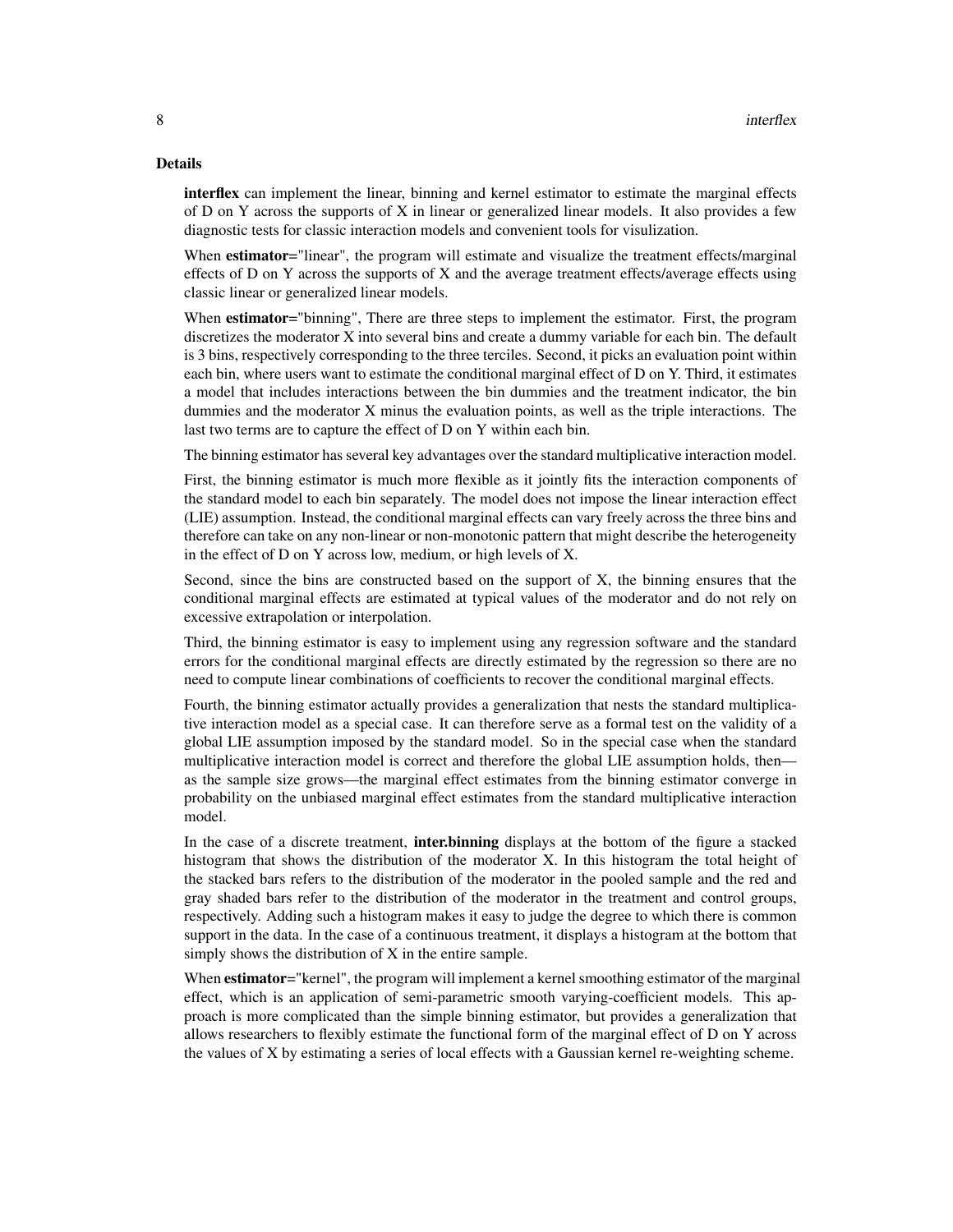#### interflex 9

The kernel regression nests the standard linear interaction model as a special case. However, in the kernel regression the conditional effect of D on Y does not have to fall on a linear line as required by the linear interaction effect (LIE) assumption, but can vary freely across the range of X. In addition, if covariates Z are included in the model, the coefficients of those covariates are also allowed to vary freely across the range of X resulting in a very flexible estimator that also helps to guard against misspecification bias with respect to the covariates.

#### Value

| est.lin       | marginal effects/treatment effects estimated using the linear estimator.                                              |
|---------------|-----------------------------------------------------------------------------------------------------------------------|
| est.bin       | marginal effects/treatment effects estimated using the binning estimator.                                             |
| est.kernel    | marginal effects/treatment effects estimated using the kernel estimator.                                              |
| pred.lin      | the expected value of Y conditional on X, D and Z estimated using the linear<br>estimator.                            |
| pred.bin      | the expected value of Y conditional on X, D and Z estimated using the binning<br>estimator.                           |
| pred.kernel   | the expected value of Y conditional on X, D and Z estimated using the kernel<br>estimator.                            |
| diff.estimate | stores the difference between marginal effects/treatment effects at corresponding<br>values specified in diff.values. |
| vcov.matrix   | stores the variance-covariance matrix of the series of point estimates.                                               |
| Avg.estimate  | stores the average treatment effects/marginal effects.                                                                |
| CV.output     | results from cross-validation if <b>bw</b> is not specified.                                                          |
| bw            | specified or cross-validated bandwidth.                                                                               |
| figure        | stores the graphic output.                                                                                            |

#### Author(s)

Jens Hainmueller; Jonathan Mummolo; Yiqing Xu (Maintainer); Ziyi Liu

#### References

Jens Hainmueller; Jonathan Mummolo; Yiqing Xu. 2019. "How Much Should We Trust Estimates from Multiplicative Interaction Models? Simple Tools to Improve Empirical Practice." Political Analysis, Vol. 27, Iss. 2, April 2019, pp. 163–192. Available at: [https://www.cambridge.org/](https://www.cambridge.org/core/journals/political-analysis/article/how-much-should-we-trust-estimates-from-multiplicative-interaction-models-simple-tools-to-improve-empirical-practice/D8CAACB473F9B1EE256F43B38E458706) [core/journals/political-analysis/article/how-much-should-we-trust-estimates-fro](https://www.cambridge.org/core/journals/political-analysis/article/how-much-should-we-trust-estimates-from-multiplicative-interaction-models-simple-tools-to-improve-empirical-practice/D8CAACB473F9B1EE256F43B38E458706)m-multiplicative-in [D8CAACB473F9B1EE256F43B38E458706](https://www.cambridge.org/core/journals/political-analysis/article/how-much-should-we-trust-estimates-from-multiplicative-interaction-models-simple-tools-to-improve-empirical-practice/D8CAACB473F9B1EE256F43B38E458706).

#### Examples

```
library(interflex)
data(interflex)
s1.binning <-interflex(estimator = 'binning', Y = "Y", D = "D", X = "X",data = s1)s1.linear \le-interflex(estimator = 'linear', Y = "Y", D = "D", X = "X",data = s1)
```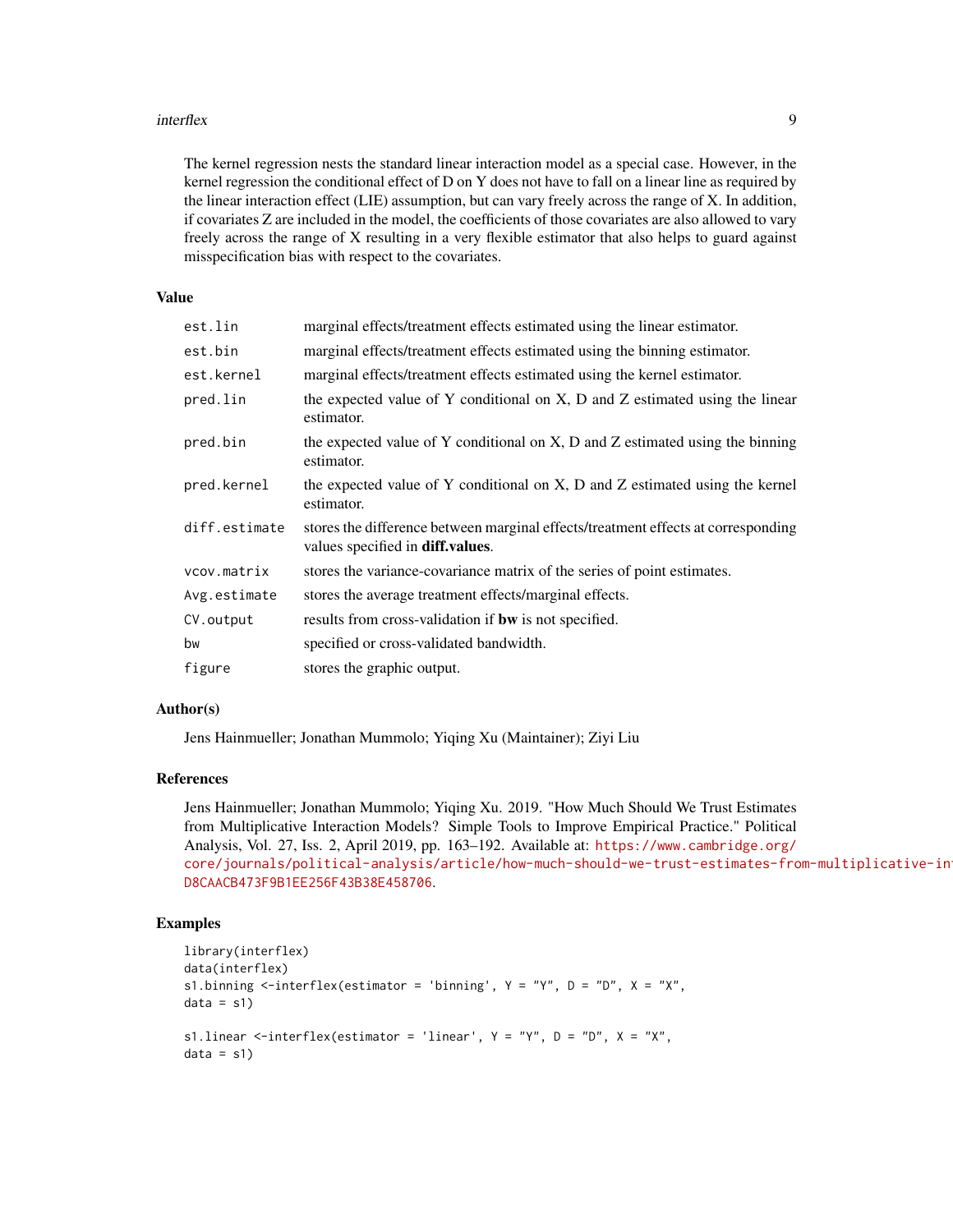<span id="page-9-0"></span>interflex-internal *Internal Interflex Functions*

#### Description

Internal Interflex functions

#### Details

These are not to be called by the user, or in some cases are just waiting for proper documentation to be written :).

<span id="page-9-1"></span>plot.interflex *Plotting Marginal Effect Estimates*

#### Description

Plotting marginal effect estimates after either the binning estimator or the kernel estimator is applied

#### Usage

```
## S3 method for class 'interflex'
plot(x, order = NULL, subtitles = NULL,
  show.subtitles = NULL, CI = NULL, diff.values = NULL, Xdistr = "histogram",
 main = NULL, Ylabel = NULL, Dlabel = NULL, Xlabel = NULL, xlab = NULL,
 ylab = NULL, xlim = NULL, ylim = NULL, theme.bw = FALSE, show.grid = TRUE,
  cex.main = NULL, cex.sub = NULL, cex.lab = NULL, cex.axis = NULL,
 bin.labs = TRUE, interval = NULL, file = NULL, ncols = NULL, pool = FALSE,
  legend.title = NULL, color = NULL, show.all = FALSE,
  scale = 1.1, height = 7, width = 10,
  ...)
```
#### Arguments

| X         | an <b>interflex</b> object.                                                                                                                                                                                                |
|-----------|----------------------------------------------------------------------------------------------------------------------------------------------------------------------------------------------------------------------------|
| order     | a vector of strings that determines the order of treatment arms in the plot when<br>visualizing marginal effects. It should contain all kinds of treatment arms except<br>for the base group or all elements in "to.show". |
| subtitles | a vector of strings that determines the subtitles of subplots. Its length should be<br>equal to the number of categories of treatment arms minus one.                                                                      |
|           | show subtitles a logical flag controlling whether to show subtitles. Default to TRUE when the<br>number of treatment arms is larger than 2.                                                                                |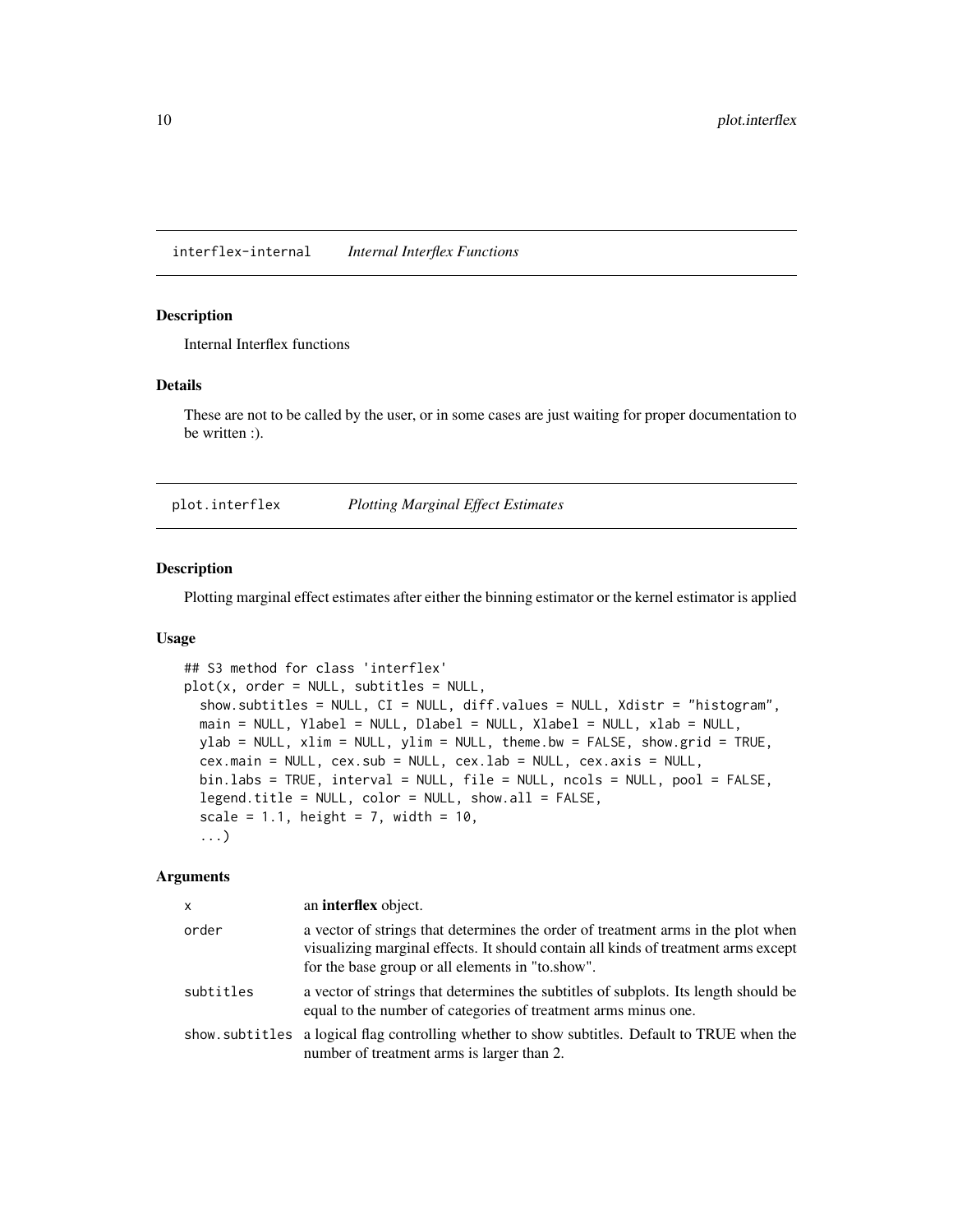### plot.interflex 11

| CI           | a logical flag indicating whether the confidence intervals need to be shown.                                                                                       |
|--------------|--------------------------------------------------------------------------------------------------------------------------------------------------------------------|
| diff.values  | a two-element numeric vector. The treatment effects at corresponding values of<br>the moderator will be marked on the plot.                                        |
| Xdistr       | a string indicating the way the distribution of the moderator will be plotted:<br>"histogram" (or "hist"), "density", or "none". The default is "histogram".       |
| main         | a string that controls the title of the plot.                                                                                                                      |
| Ylabel       | a string that controls the label of the outcome variable Y in the plot.                                                                                            |
| Dlabel       | a string that controls the label of the treatment variable D in the plot.                                                                                          |
| Xlabel       | a string that controls the label of the moderating variable X in the plot.                                                                                         |
| xlab         | a string that specifies the label of the x-axis.                                                                                                                   |
| ylab         | a string that specifies the label of the y-axis.                                                                                                                   |
| xlim         | a two-element numeric vector that controls the range of the x-axis to be shown<br>in the plot.                                                                     |
| ylim         | a two-element numeric vector that controls the range of the y-axis to be shown<br>in the plot (with small adjustments to improve aesthetics).                      |
| theme.bw     | a logical flag specifying whether to use a black-white theme.                                                                                                      |
| show.grid    | a logical flag indicating whether to show grid in the plot.                                                                                                        |
| cex.main     | a numeric value that controls the font size of the plot title.                                                                                                     |
| cex.sub      | a numeric value that controls the font size of subtitles.                                                                                                          |
| cex.lab      | a numeric value that controls the font size of the axis labels.                                                                                                    |
| cex.axis     | a numeric value that controls the font size of the axis numbers.                                                                                                   |
| bin.labs     | a logical flag indicating whether to show a label for each bin in a binning plot;<br>only meaningful when <b>nbins</b> is 3 or 4. The default is TRUE.             |
| interval     | draw two vertical lines to demonstrate the interval used in replicated papers.                                                                                     |
| file         | a string that specifies the filename in which the plot is saved.                                                                                                   |
| ncols        | an integer that controls the number of columns in the plot if pool is FALSE.                                                                                       |
| pool         | a logical flag specifying whether to integrate marginal effects for each treatment<br>arm in one plot.                                                             |
| legend.title | a string that specifies the title of the legend when pool is TRUE.                                                                                                 |
| color        | a vector of colors that determines the color of lines when pool is TRUE.                                                                                           |
| show.all     | a logical flag specifying whether to return the plots for each kinds of treatment<br>level. If setting to TRUE, the program will return a list of ggplot2 objects. |
| scale        | Multiplicative scaling factor of printed graph.                                                                                                                    |
| height       | Plot size (Height).                                                                                                                                                |
| width        | Plot size (Width).                                                                                                                                                 |
| .            | other argv.                                                                                                                                                        |

### Details

plot.interflex draws a margining effect plot based on a interflex object after either binning model or kernel model is applied. It allows users to flexibly change the look of a plot without re-estimating the model, hence saving time.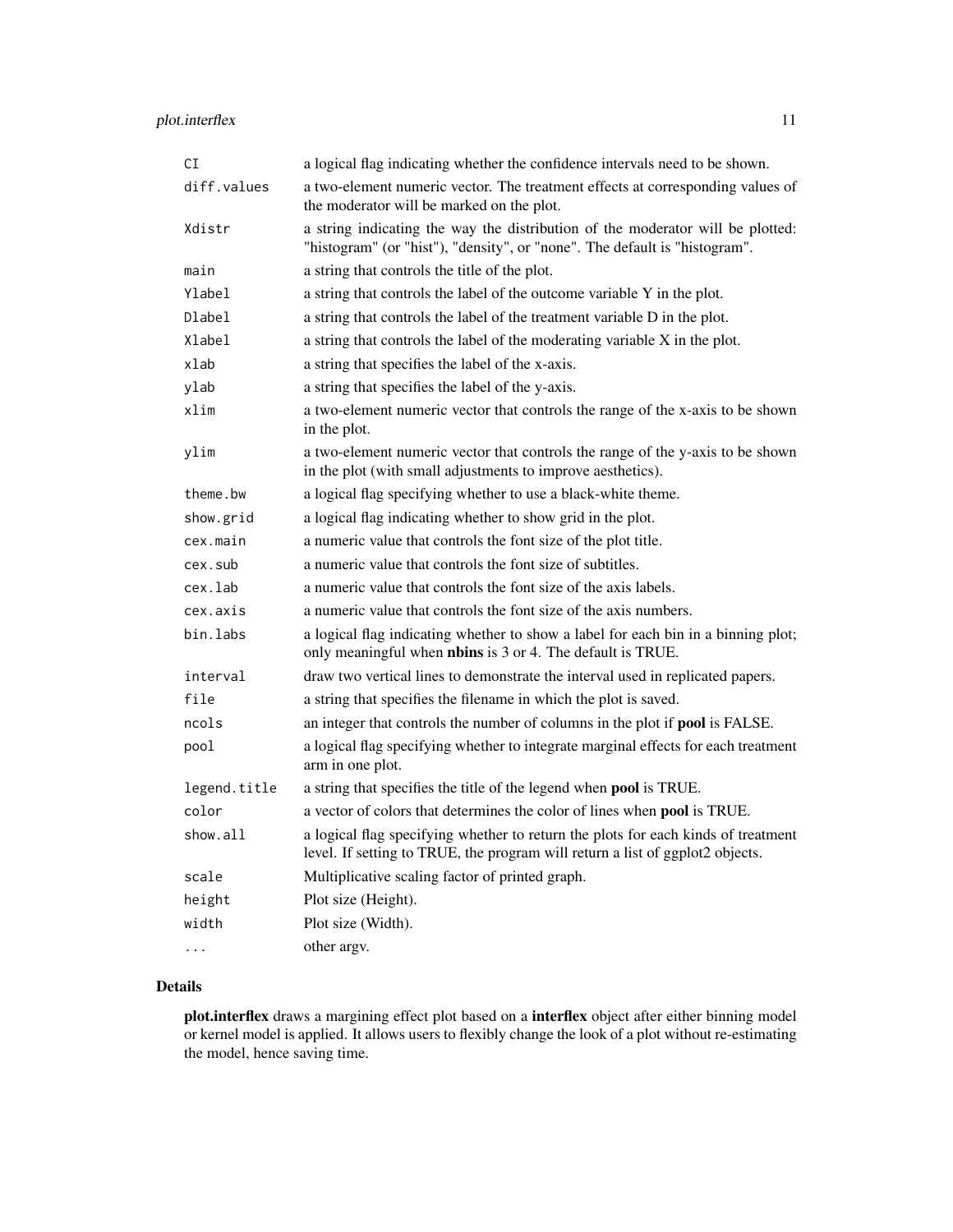#### <span id="page-11-0"></span>Value

graph stores the graphic output, a **ggplot2** object.

### Author(s)

Jens Hainmueller; Jonathan Mummolo; Yiqing Xu (Maintainer); Ziyi Liu

#### References

Jens Hainmueller; Jonathan Mummolo; Yiqing Xu. 2019. "How Much Should We Trust Estimates from Multiplicative Interaction Models? Simple Tools to Improve Empirical Practice." Political Analysis, Vol. 27, Iss. 2, April 2019, pp. 163–192. Available at: [https://www.cambridge.org/](https://www.cambridge.org/core/journals/political-analysis/article/how-much-should-we-trust-estimates-from-multiplicative-interaction-models-simple-tools-to-improve-empirical-practice/D8CAACB473F9B1EE256F43B38E458706) [core/journals/political-analysis/article/how-much-should-we-trust-estimates-fro](https://www.cambridge.org/core/journals/political-analysis/article/how-much-should-we-trust-estimates-from-multiplicative-interaction-models-simple-tools-to-improve-empirical-practice/D8CAACB473F9B1EE256F43B38E458706)m-multiplicative-in [D8CAACB473F9B1EE256F43B38E458706](https://www.cambridge.org/core/journals/political-analysis/article/how-much-should-we-trust-estimates-from-multiplicative-interaction-models-simple-tools-to-improve-empirical-practice/D8CAACB473F9B1EE256F43B38E458706).

#### See Also

[interflex](#page-3-1) and [predict.interflex](#page-11-1)

<span id="page-11-1"></span>predict.interflex *Plotting Marginal Effect Estimates*

#### Description

Plotting expected outcomes given fixed values of the treatment and moderator after either the linear, binning or the kernel estimator is applied.

#### Usage

```
## S3 method for class 'interflex'
predict(object, type = 'response', order = NULL,
 subtitles = NULL, show.subtitles = NULL, Xdistr = "histogram", CI = NULL, pool = FALSE,
 main = NULL, Ylabel = NULL, Xlabel = NULL, xlab = NULL, ylab = NULL,
 xlim = NULL, ylim = NULL, theme.bw = FALSE, show.grid = TRUE,
 cex.main = NULL, cex.sub = NULL, cex.lab = NULL, cex.axis = NULL,
 color = NULL, file = NULL,interval = NULL,
  legend.title = NULL, ncols = NULL, show.al = FALSE,scale = 1.1, height = 7, width = 10,
  ...)
```
#### **Arguments**

| object | an interflex object ( $predict == TRUE$ ).                                                                                                                                             |
|--------|----------------------------------------------------------------------------------------------------------------------------------------------------------------------------------------|
| type   | a string indicating the type of prediction. Can be "response" (default) or "link".                                                                                                     |
| order  | a vector of strings that determines the order of treatment arms in the plot when<br>visualizing expected values. It should contain all treatment arms or all elements<br>in "to.show". |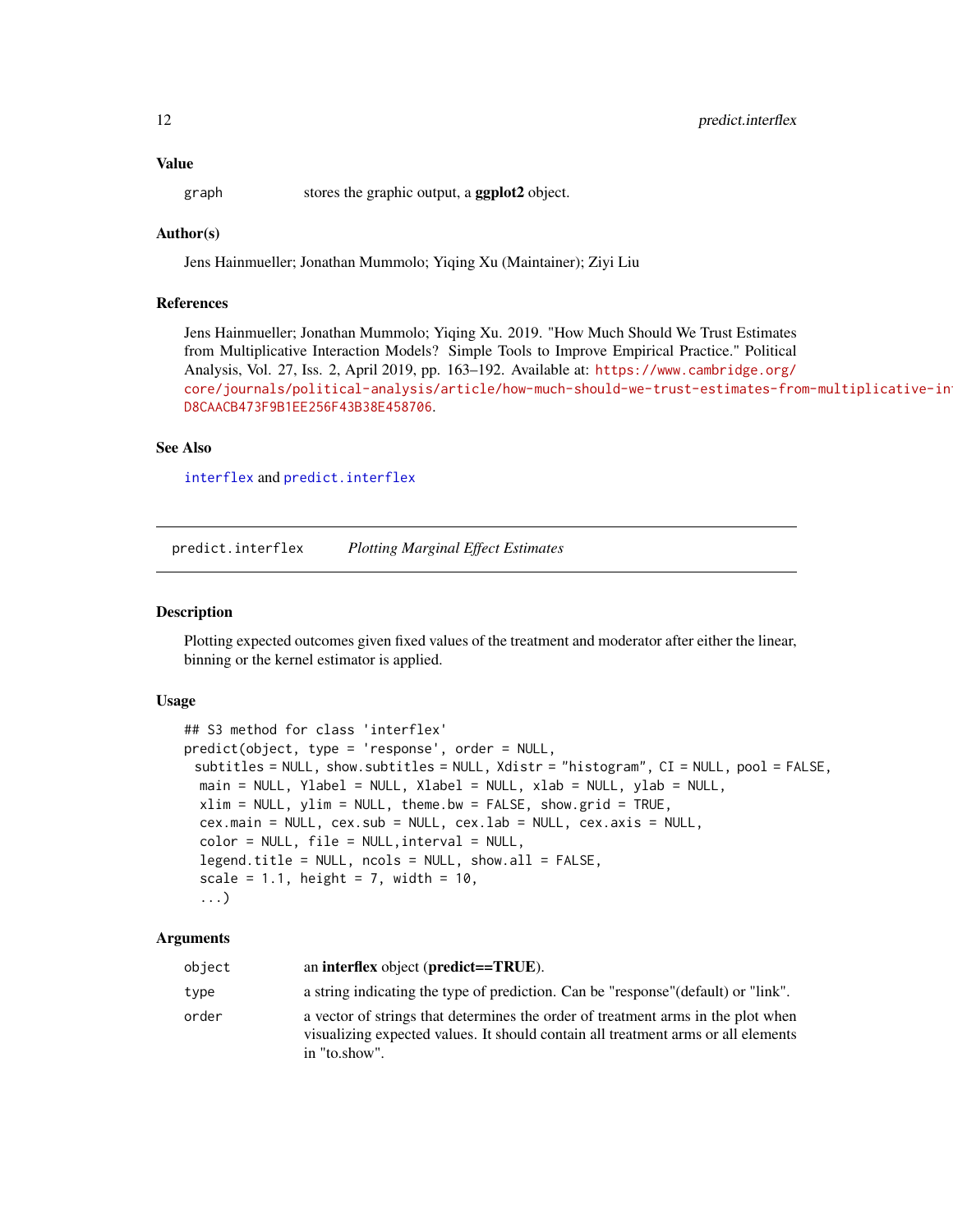| subtitles      | a vector of strings that determines the subtitles of subplots when pool is FALSE,<br>or determines the label in the legend when pool is TRUE.                      |
|----------------|--------------------------------------------------------------------------------------------------------------------------------------------------------------------|
| show.subtitles | a logical flag controlling whether to show subtitles. Default to TRUE when the<br>number of treatment arms is larger than 2.                                       |
| Xdistr         | a string indicating the way the distribution of the moderator will be plotted:<br>"histogram" (or "hist"), "density", or "none". The default is "histogram".       |
| СI             | a logical flag indicating whether the confidence intervals need to be shown.                                                                                       |
| pool           | a logical flag specifying whether to integrate expected values of Y for each treat-<br>ment arm in one plot.                                                       |
| main           | a string that controls the title of the plot.                                                                                                                      |
| Ylabel         | a string that controls the label of the outcome variable Y in the plot.                                                                                            |
| Xlabel         | a string that controls the label of the moderating variable X in the plot.                                                                                         |
| xlab           | a string that specifies the label of the x-axis.                                                                                                                   |
| ylab           | a string that specifies the label of the y-axis.                                                                                                                   |
| xlim           | a two-element numeric vector that controls the range of the x-axis to be shown<br>in the plot.                                                                     |
| ylim           | a two-element numeric vector that controls the range of the y-axis to be shown<br>in the plot (with small adjustments to improve aesthetics).                      |
| theme.bw       | a logical flag specifying whether to use a black-white theme.                                                                                                      |
| show.grid      | a logical flag indicating whether to show grid in the plot.                                                                                                        |
| cex.main       | a numeric value that controls the font size of the plot title.                                                                                                     |
| cex.sub        | a numeric value that controls the font size of subtitles.                                                                                                          |
| cex.lab        | a numeric value that controls the font size of the axis labels.                                                                                                    |
| cex.axis       | a numeric value that controls the font size of the axis numbers.                                                                                                   |
| color          | a vector of colors that determines the color of lines when pool is TRUE.                                                                                           |
| file           | a string that specifies the filename in which the plot is saved.                                                                                                   |
| interval       | draw two vertical lines to demonstrate the interval used in replicated papers.                                                                                     |
| legend.title   | a string that specifies the title of the legend when pool is TRUE.                                                                                                 |
| ncols          | na integral that controls the number of columns in the plot if pool is FALSE.                                                                                      |
| show.all       | a logical flag specifying whether to return the plots for each kinds of treatment<br>level. If setting to TRUE, the program will return a list of ggplot2 objects. |
| scale          | Multiplicative scaling factor of printed graph.                                                                                                                    |
| height         | Plot size (Height).                                                                                                                                                |
| width          | Plot size (Width).                                                                                                                                                 |
| $\cdots$       | other argv.                                                                                                                                                        |

### Details

predict.interflex visualize expected outcomes given fixed values of the treatment and moderator after either the linear, binning or the kernel estimator is applied. It allows users to flexibly change the look of a plot without re-estimating the model, hence saving time.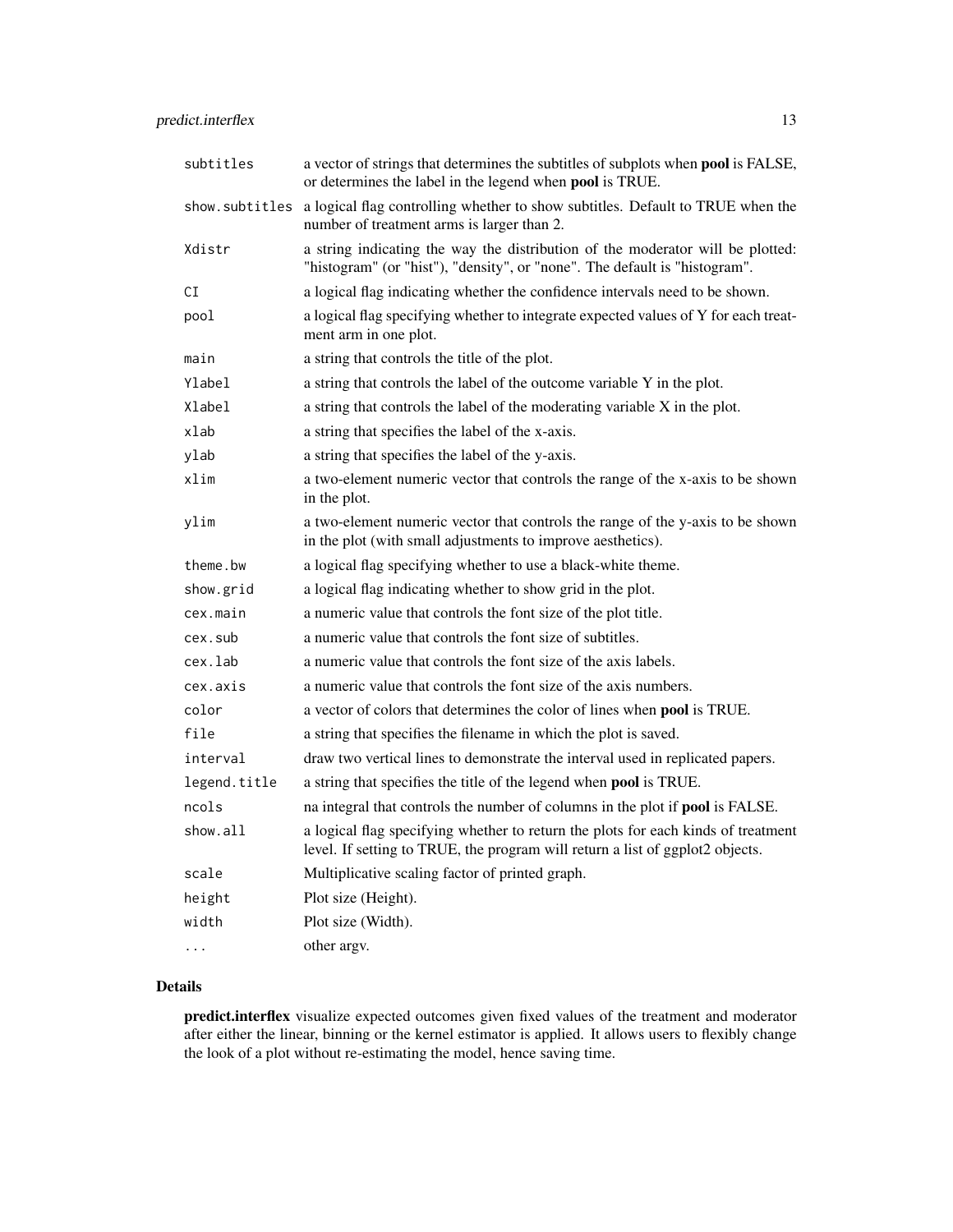<span id="page-13-0"></span>graph stores the graphic output, a **ggplot2** object.

### Author(s)

Jens Hainmueller; Jonathan Mummolo; Yiqing Xu (Maintainer); Ziyi Liu

### References

Jens Hainmueller; Jonathan Mummolo; Yiqing Xu. 2019. "How Much Should We Trust Estimates from Multiplicative Interaction Models? Simple Tools to Improve Empirical Practice." Political Analysis, Vol. 27, Iss. 2, April 2019, pp. 163–192. Available at: [https://www.cambridge.org/](https://www.cambridge.org/core/journals/political-analysis/article/how-much-should-we-trust-estimates-from-multiplicative-interaction-models-simple-tools-to-improve-empirical-practice/D8CAACB473F9B1EE256F43B38E458706) [core/journals/political-analysis/article/how-much-should-we-trust-estimates-fro](https://www.cambridge.org/core/journals/political-analysis/article/how-much-should-we-trust-estimates-from-multiplicative-interaction-models-simple-tools-to-improve-empirical-practice/D8CAACB473F9B1EE256F43B38E458706)m-multiplicative-in [D8CAACB473F9B1EE256F43B38E458706](https://www.cambridge.org/core/journals/political-analysis/article/how-much-should-we-trust-estimates-from-multiplicative-interaction-models-simple-tools-to-improve-empirical-practice/D8CAACB473F9B1EE256F43B38E458706).

#### See Also

[interflex](#page-3-1) and [plot.interflex](#page-9-1)

RcppArmadillo-Functions

*Set of functions in example RcppArmadillo package*

#### Description

These four functions are created when RcppArmadillo.package.skeleton() is invoked to create a skeleton packages.

#### Usage

```
rcpparma_hello_world()
rcpparma_outerproduct(x)
rcpparma_innerproduct(x)
rcpparma_bothproducts(x)
```
#### Arguments

x a numeric vector

#### Details

These are example functions which should be largely self-explanatory. Their main benefit is to demonstrate how to write a function using the Armadillo C++ classes, and to have to such a function accessible from R.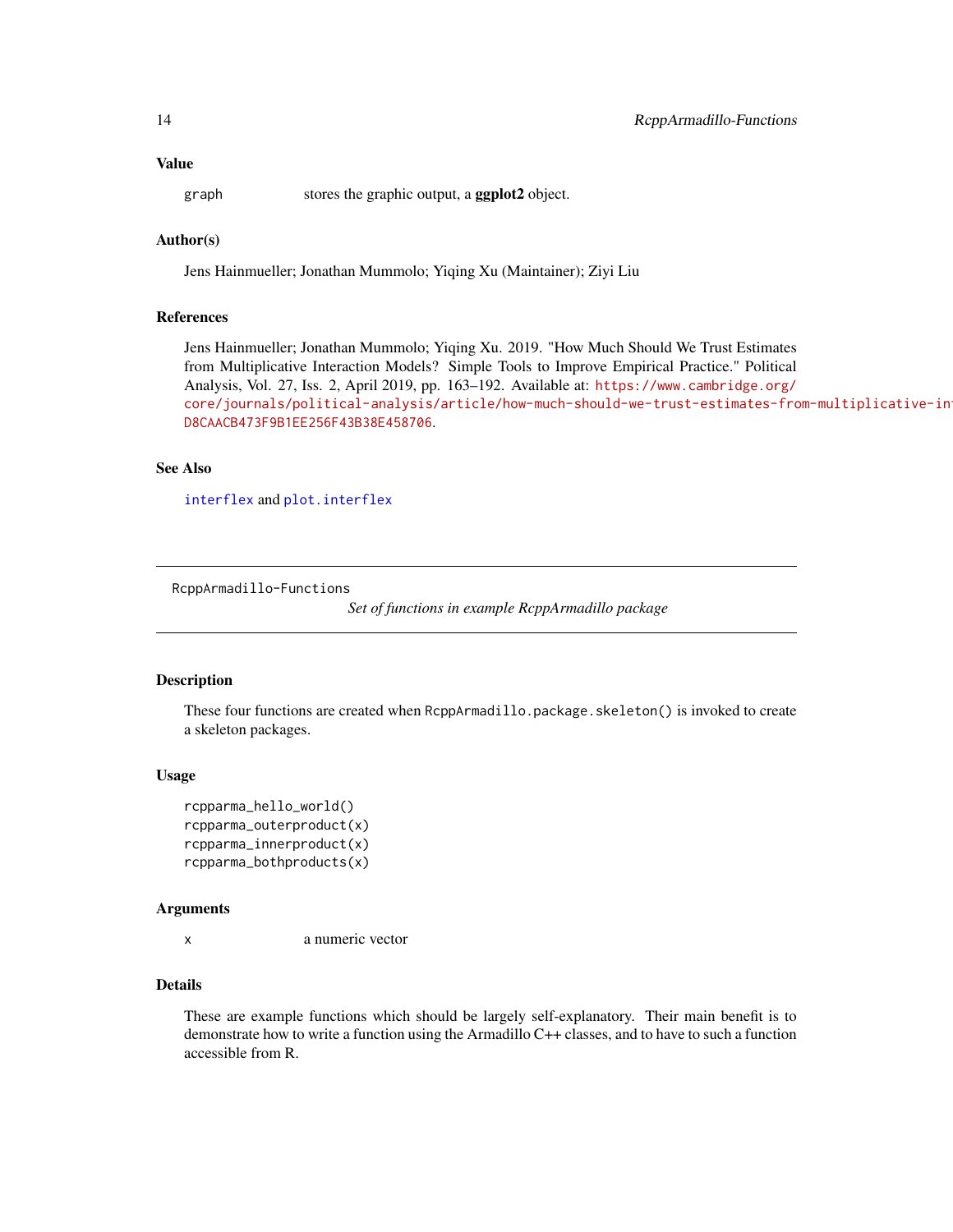### <span id="page-14-0"></span>Value

rcpparma\_hello\_world() does not return a value, but displays a message to the console.

rcpparma\_outerproduct() returns a numeric matrix computed as the outer (vector) product of x.

rcpparma\_innerproduct() returns a double computer as the inner (vector) product of x.

rcpparma\_bothproducts() returns a list with both the outer and inner products.

### Author(s)

Dirk Eddelbuettel

### References

See the documentation for Armadillo, and RcppArmadillo, for more details.

### Examples

```
x \leftarrow sqrt(1:4)rcpparma_innerproduct(x)
rcpparma_outerproduct(x)
```
s1 *s1*

### Description

Simulated dataset 1: dichotomous treatment with linear marginal effects.

### Usage

s1

### Format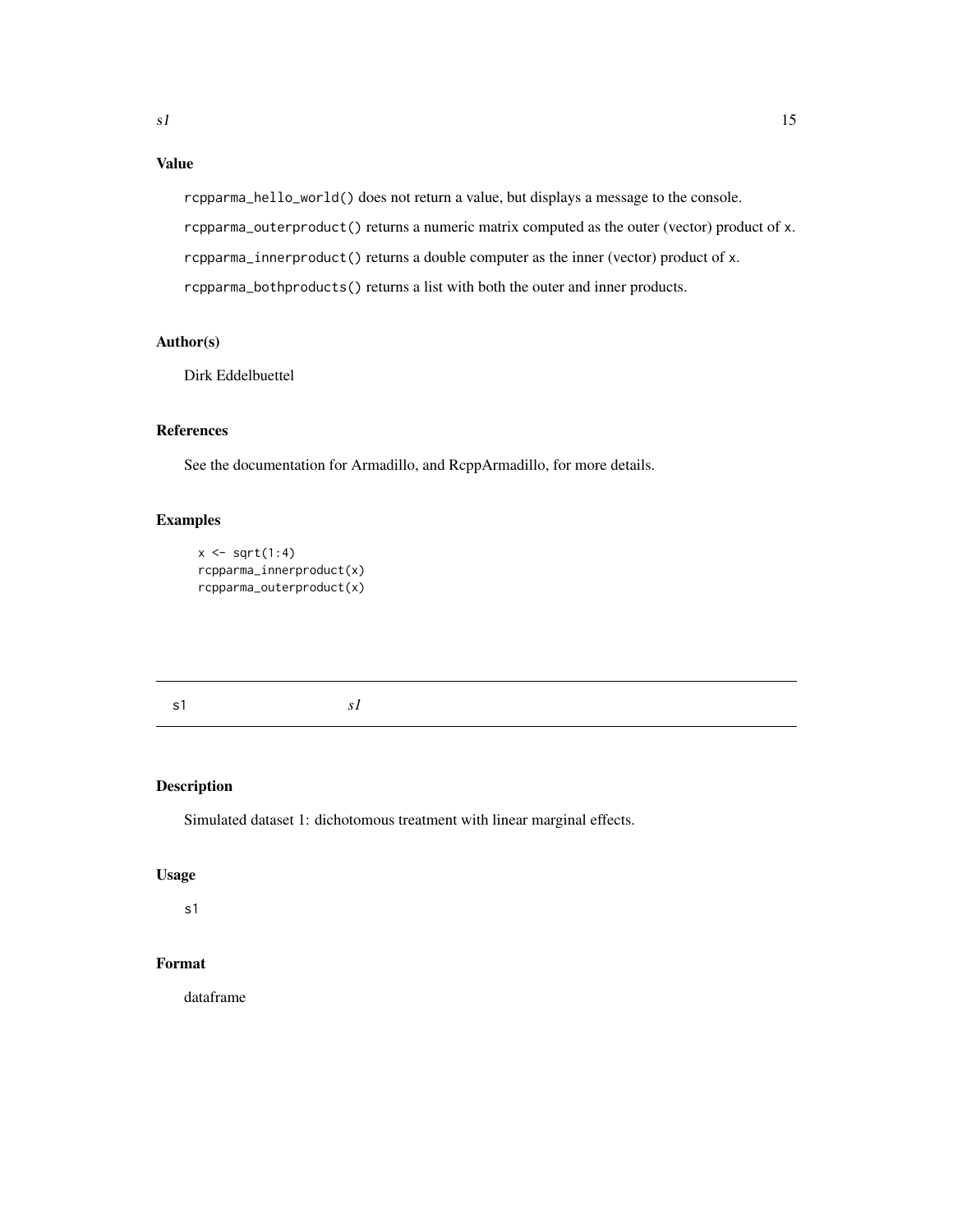## <span id="page-15-0"></span>s2 *s2*

### Description

Simulated dataset 2: continuous treatment with linear marginal effects.

### Usage

s2

### Format

dataframe

### Description

Simulated dataset 3: dichotomous treatment with nonlinear marginal effects.

### Usage

s3

### Format

dataframe

s4 *s4*

### Description

Simulated dataset 4: dichotomous treatment with fixed effects.

### Usage

s4

### Format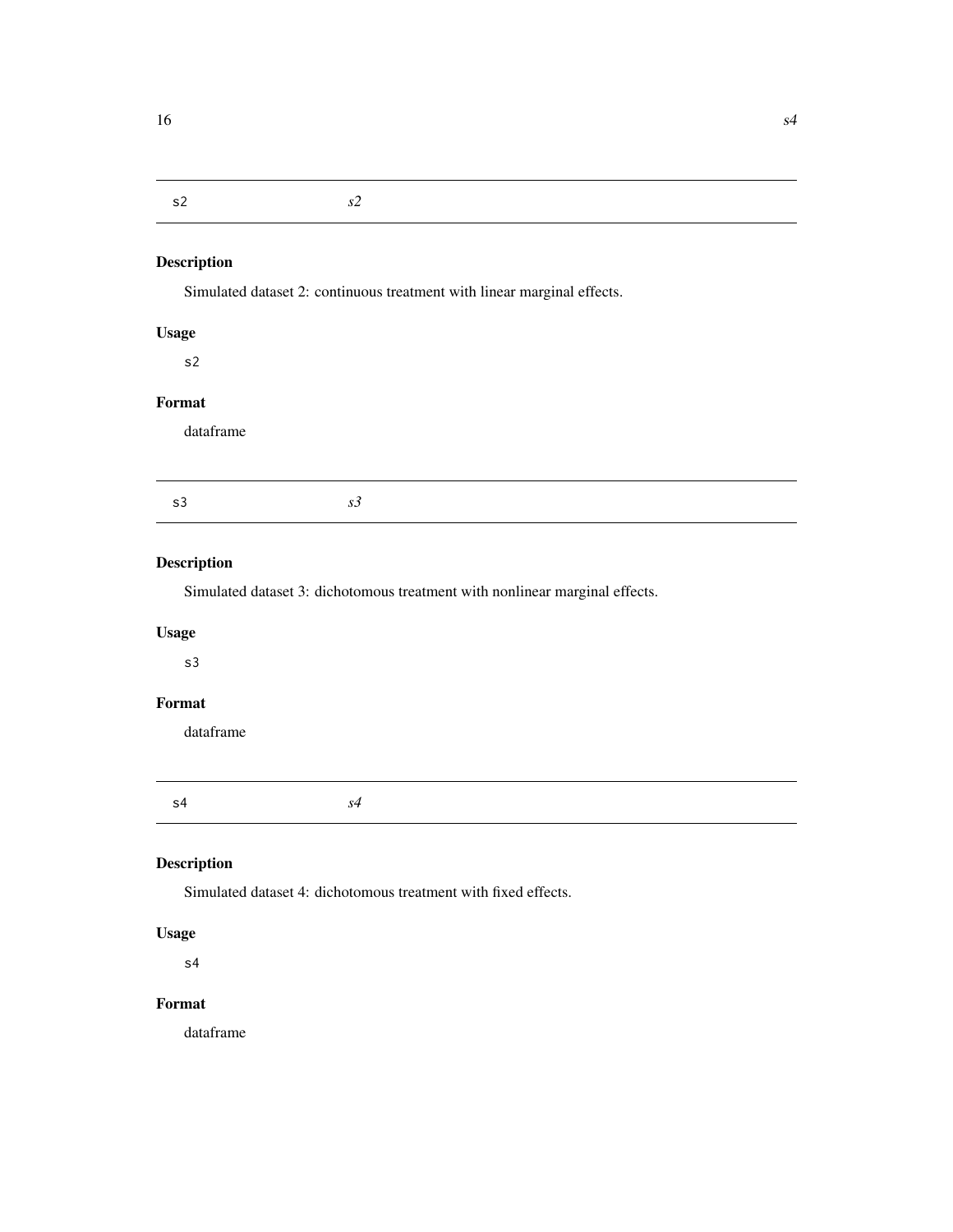### <span id="page-16-0"></span>s5 *s5*

### Description

Simulated dataset 5: discrete treatments with nonlinear marginal effects.

### Usage

s5

## Format

dataframe

### Description

Simulated dataset 6: dichotomous treatment with logit linear funtion.

### Usage

s6

### Format

dataframe

s7 *s7*

### Description

Simulated dataset 7: continuous treatment with logit marginal effects.

### Usage

s7

### Format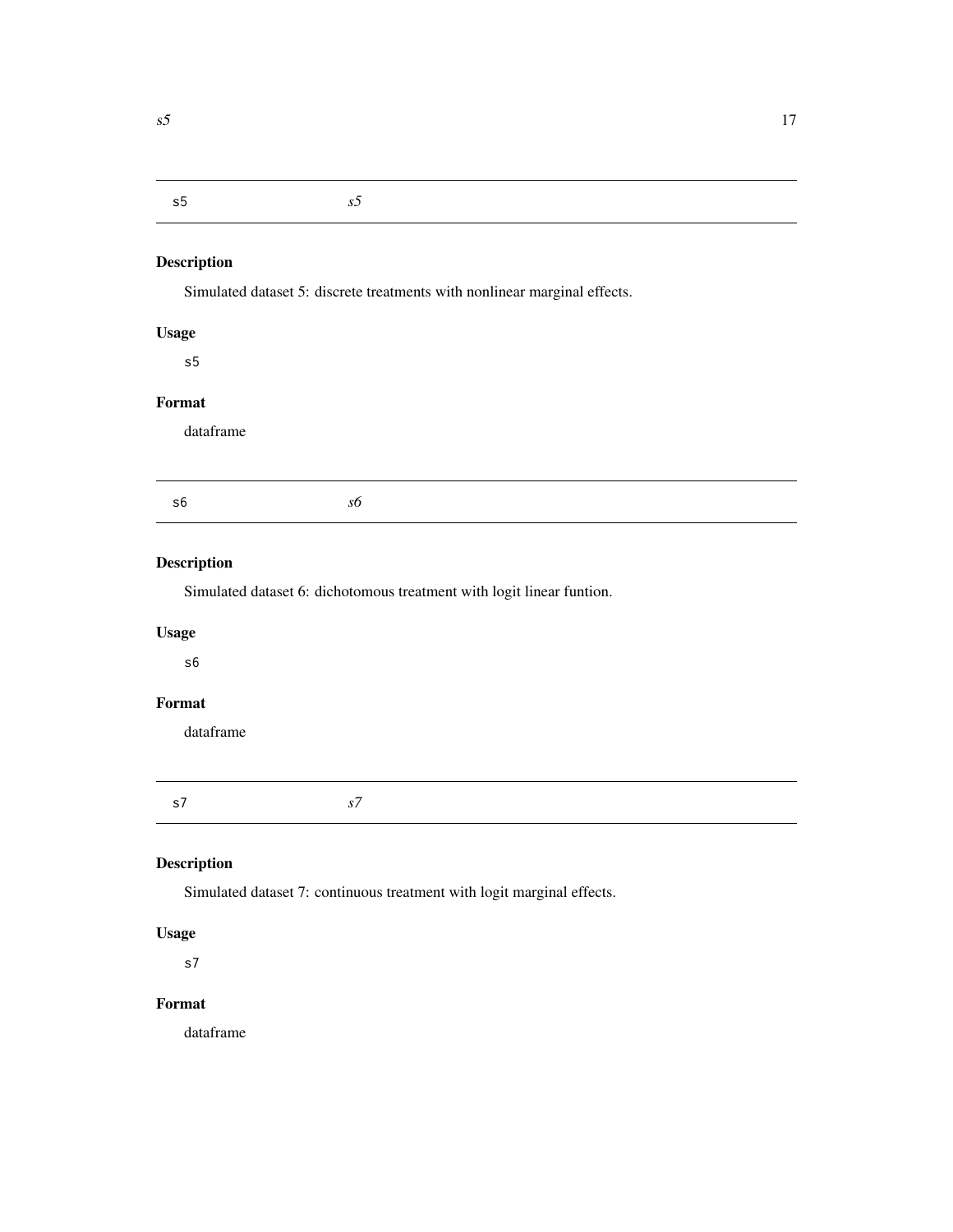#### <span id="page-17-0"></span>s8 *s8*

### Description

Simulated dataset 8: dichotomous treatment with a logit link function and a nonlinear linear predictor.

### Usage

s8

#### Format

dataframe

s9 *s9*

### Description

Simulated dataset 9: Multiple-arms treatment with a logit link function.

### Usage

s9

### Format